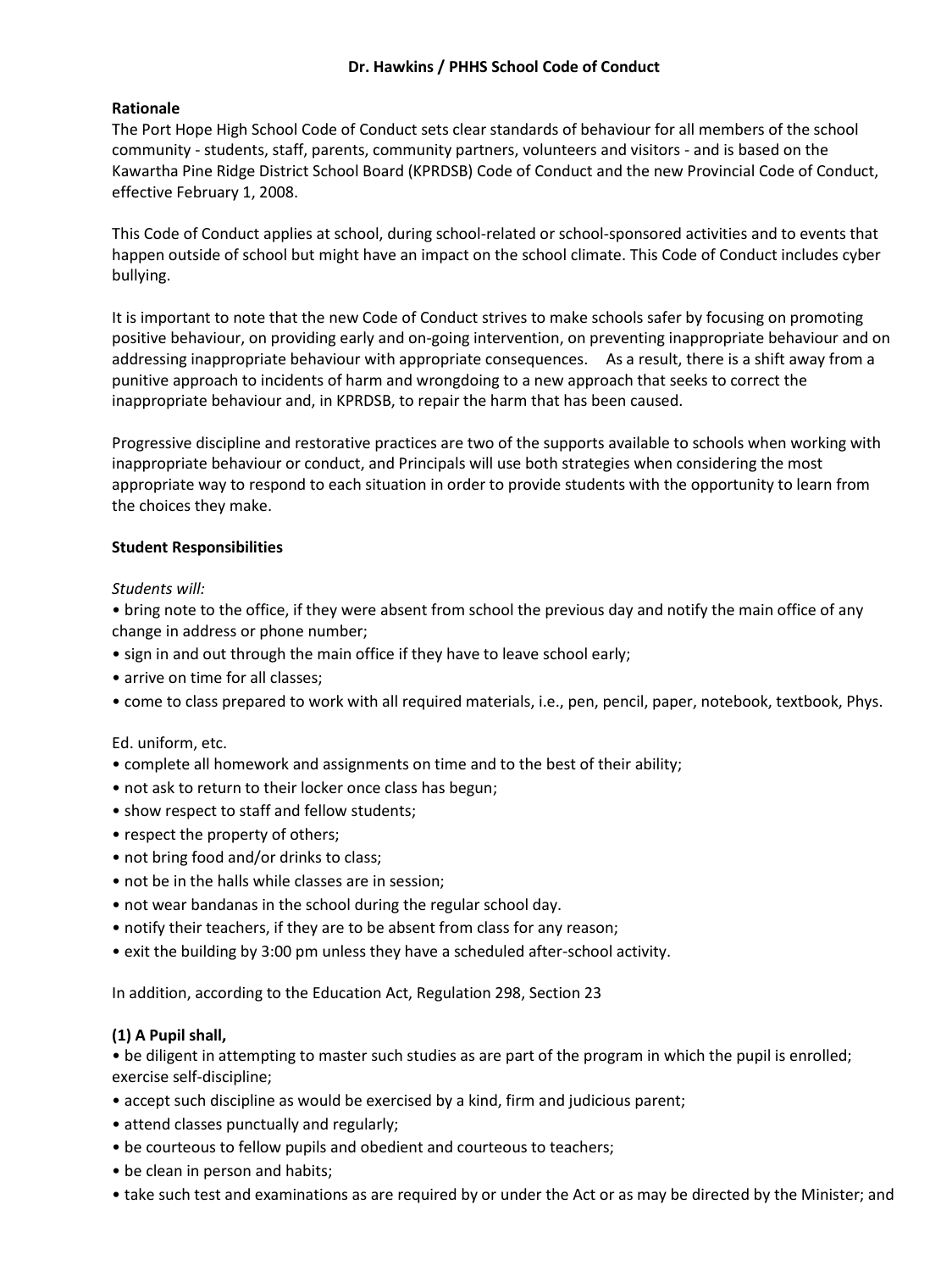• show respect for school property.

**(2)** When a pupil returns to school after an absence, a parent/guardian of the pupil, shall give reason for the absence orally or in writing as the Principal requires. Where the pupil is an adult, the pupil shall give reason for the absence orally or in writing as the Principal requires

**(3)** A pupil may be excused by the Principal from attendance at school temporarily at any time at the written request of a parent or pupil where the pupil is an adult.

**(4)** Every pupil is responsible for his or her conduct to the Principal of the school that the pupil attends:

- on the school premises;
- on out-of-school activities that are part of the school program; and
- while traveling on a school bus that is owned by a Board or on a bus that is under contract to a Board.

# *This Code of Conduct is based on the principles of Safe. Caring and Restorative Schools: Discipline/Code of Conduct Administrative Regulations: ES-1.1.1A.*

The Ministry of Education requires that all schools develop a Code of Conduct which communicates the standards of behaviour to all the members of the school community the types of behaviour expected from them. Members of the school community include: students, staff, parent(s)/guardian(s) and others such as visitors, volunteers, community partners and community rental groups. Codes of Conduct must be reviewed at least every three years. School principals must consult with students, staff, the school council and the superintendent in this review.

School Codes of Conduct must be consistent with the provincial code and aligned with Board Policy No. ES-1.1, Safe, Caring and Restorative Schools and this administrative regulation. The Board recognizes that all students, parent(s)/guardian(s), teachers and staff have the right to be safe, and feel safe in their school community. This school Code of Conduct has been developed in accordance with the guiding principles of the Safe, Caring and Restorative Schools Policy and the Ontario Code of Conduct in order to create a common philosophy and understanding upon which safe learning and working environments can be maintained for all school community members. It is applicable to students while at school or engaged in a school-related activity or in other circumstances where engaging in the activity has an impact on the school climate.

# **Every member of the school community has the responsibility to:**

• contribute to make the school environment safe and conducive to learning / working, free from discrimination, physical and/or psychological abuse;

- be a partner in the school community and to work co-operatively with each other; and
- model appropriate behaviour and to support the Code of Conduct by upholding the standards of behaviour.

# **Each student has the additional responsibility to:**

• exercise self-discipline, follow the established rules and accept responsibility for their actions based on age and individual ability;

α

- come to school prepared, on time and ready to learn;
- show respect for themselves, for others and for those in authority; and
- refrain from bringing anything to school that may compromise the safety of others.

## **Teaching staff have the additional responsibility to:**

- help students work to their full potential and develop their self-worth;
- assess, evaluate and report student progress;
- communicate regularly and meaningfully with parent(s)/guardian(s);
- discipline fairly and consistently in a manner in keeping with the administrative regulation on
- Discipline/Promoting Positive Student Behaviour/Code of Conduct, and the school Code of Conduct;
- be on time and prepared for all classes and school activities;
- prepare students for the full responsibilities of citizenship; and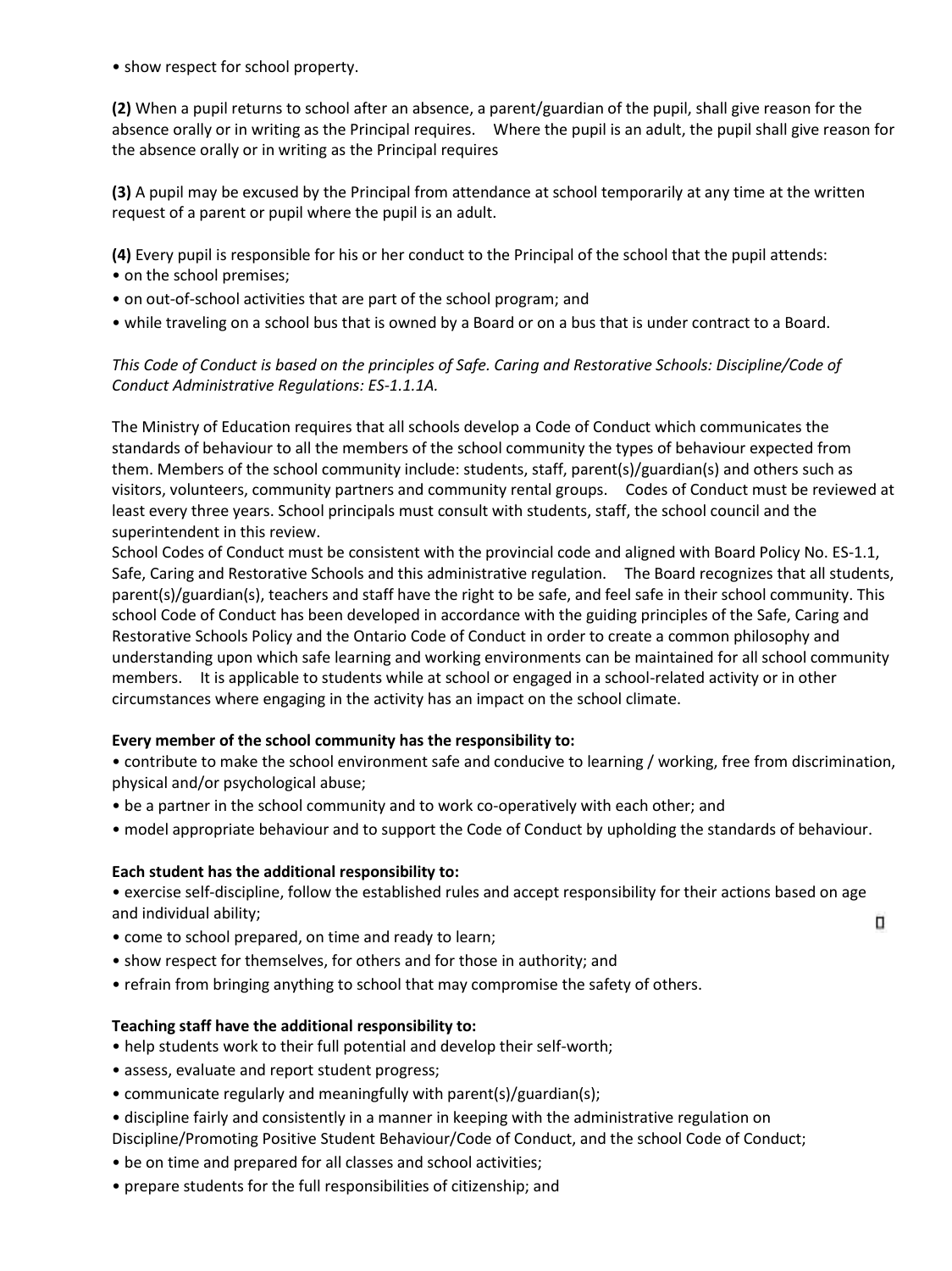• safeguard students from persons or conditions which interfere with the learning process.

# **Parent(s)/guardians(s) has/have the additional responsibility to:**

- attend to their child's physical and emotional well-being;
- show an active interest in their child's schoolwork and progress;
- communicate regularly with the school;
- help their child be neat, clean, appropriately dressed, and prepared for school;
- ensure that their child attends school regularly and on time; promptly report to the school their child's absence or late arrival;
- become familiar with the Code of Conduct and school rules;
- encourage and assist their child in following the rules of behaviour; and
- assist school staff in dealing with disciplinary issues.

## **In addition:**

• students must be allowed to learn, and teachers must be allowed to teach;

• The use of physical, verbal, electronic, written or other means of sexual or psychological abuse (e.g. sarcasm, ridicule, humiliation), bullying, or discrimination (e.g. race, ancestry, place of origin, colour, ethnic origin, citizenship, creed, sex, sexual orientation, gender identity, gender expression, age, marital status, family status or disability) is unacceptable; and

• Damage to property in the school environment (including school grounds, school buses, on school excursions) is not permitted. Note: The principal may also apply these rules to a pupil when the pupil's conduct outside the school environment negatively impacts on the school.

# **Standards of Behaviour**

# **Respect, Civility and Responsible Citizenship**

All school members must:

- respect and comply with all applicable federal, provincial and municipal laws;
- demonstrate honesty and integrity;
- respect differences in people, their ideas and opinions;
- treat one another with dignity and respect at all times, and especially when there is disagreement;
- respect and treat everyone fairly, regardless of race, ancestry, place of origin, colour, ethnic origin, citizenship, creed, sex, sexual orientation, gender identity, gender expression, age, marital status, family status, or disability;
- respect the rights of others;
- show proper care and regard for school property and property of others;
- take appropriate measures to help those in need;
- use non-violent means to resolve conflict;
- dress in a manner that is appropriate to school activities with regard to exposure, cleanliness and/or message;
- respect persons who are in a position of authority; and
- respect the need of others to work in an environment of learning and teaching.

## **Physical and Emotional (or Psychological) Safety**

## *Weapons*

The following will *not* be tolerated:

- possession of any weapons including but not limited to firearms, knives and others) or replica weapons
- use of any object to threaten or intimidate another person; and/or
- causing injury to any person with an object

# *Alcohol and Drugs*

The following will *not* be tolerated:

• possession of, or being under the influence of, or providing others with, alcohol or restricted drugs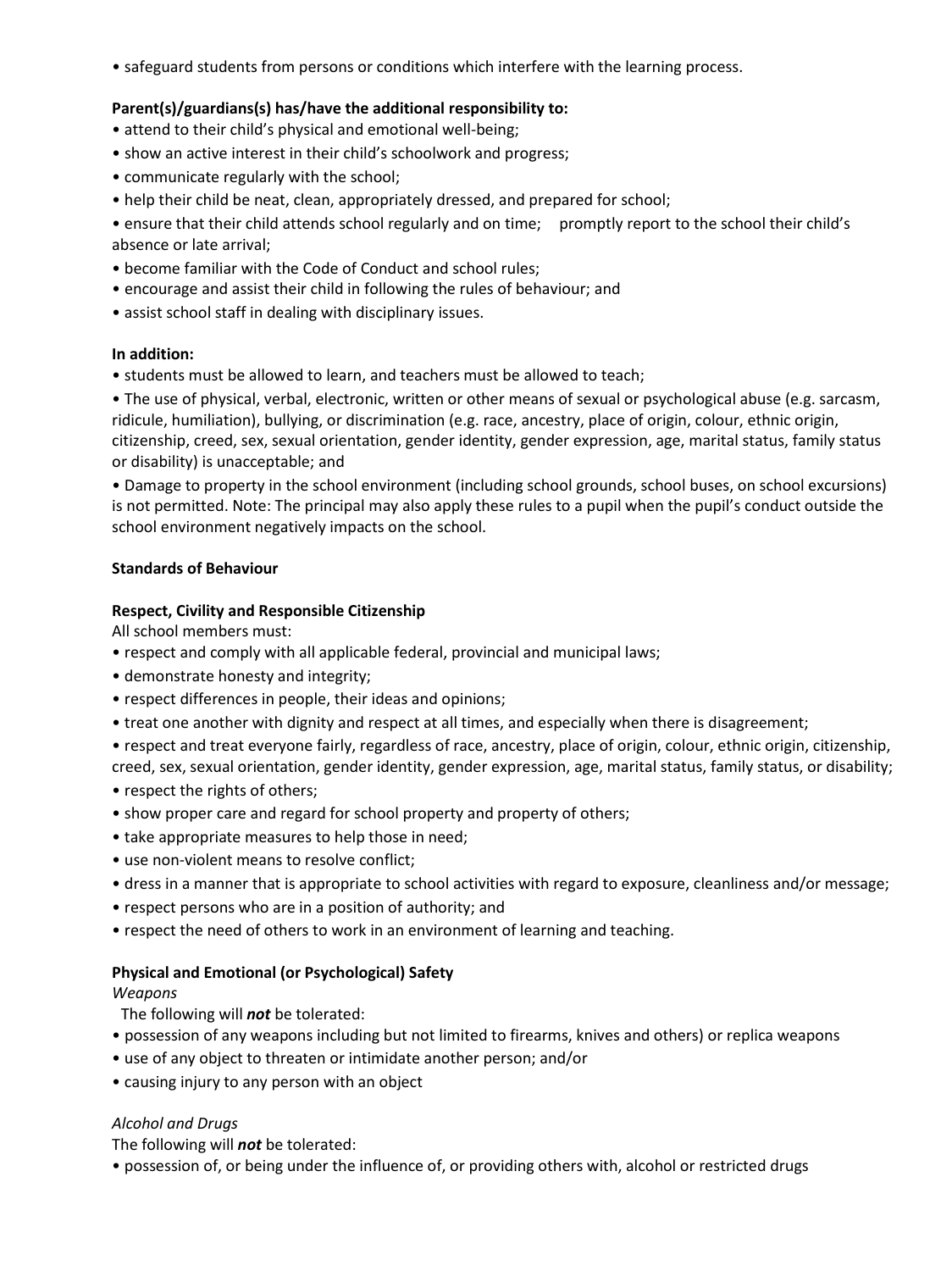# *Physical Aggression*

The following will *not* be tolerated:

• inflicting or encouraging others to inflict bodily harm on another person; and/or intimidation

# *Non-physical Aggression*

The following will *not* be tolerated:

• emotional, sexual, homophobic or racial actions that hurt an individual or a group of individuals; threatening physical harm, bullying or harassing others; and/or

• use of any form of discrimination.

Further to all these standards of behaviour, it is expected that all school members will п seek staff assistance, if necessary, to resolve conflict peacefully.

# *Bullying*

Bullying, by definition, is aggressive and typically repeated behaviour by a pupil where: The behaviour by the pupil has the effect of, or the pupil ought to know that the behaviour would be likely to have the effect of:

• causing harm, fear, or distress to another individual including physical, psychological, social or academic harm to the individual person's reputation or harm to the individual's property; or creating a negative environment at a school for another individual.

Bullying behaviour occurs in a context where there is a real or perceived power imbalance between the pupil and the individual based on factors such as size, strength, age, intelligence, peer group power, economic status, social status, religion, ethnic origin, sexual orientation, family circumstances, gender, gender identity, gender expression, race, disability or the receipt of special education.

Behaviour includes the use of any physical, verbal, electronic, written or other means.

# *Cyber-bullying includes bullying by electronic means including:*

- creating a web page or blog in which the creator assumes the identity of another person;
- impersonating another person as the author of content or messages posted on the internet;
- communicating inappropriate material electronically to more than one individual or posting material on a website that may be accessed by one or more individuals.

## *Bullying adversely:*

- affects a student's ability to learn.
- affects healthy relationships and the school climate.
- affects a school's ability to educate its students

Bullying will not be accepted on school property, at school related activities, on school buses, or in any other circumstances (e.g. on-line) where engaging in bullying will have a negative impact on the school climate.

## **School Code of Conduct: Other Responsibilities**

## *Dress:*

Students must dress in a manner that is appropriate to school activities with regard to exposure, cleanliness and/or message. Students who fail to meet dress code may be required to change their clothing.

## *Cell Phones, Pagers other Personal Electronic Devices (PEDs):*

- Use personal mobile devices during instructional time only under the following circumstances:
- for educational purposes, as directed by an educator
- for health and medical purposes
- to support special education needs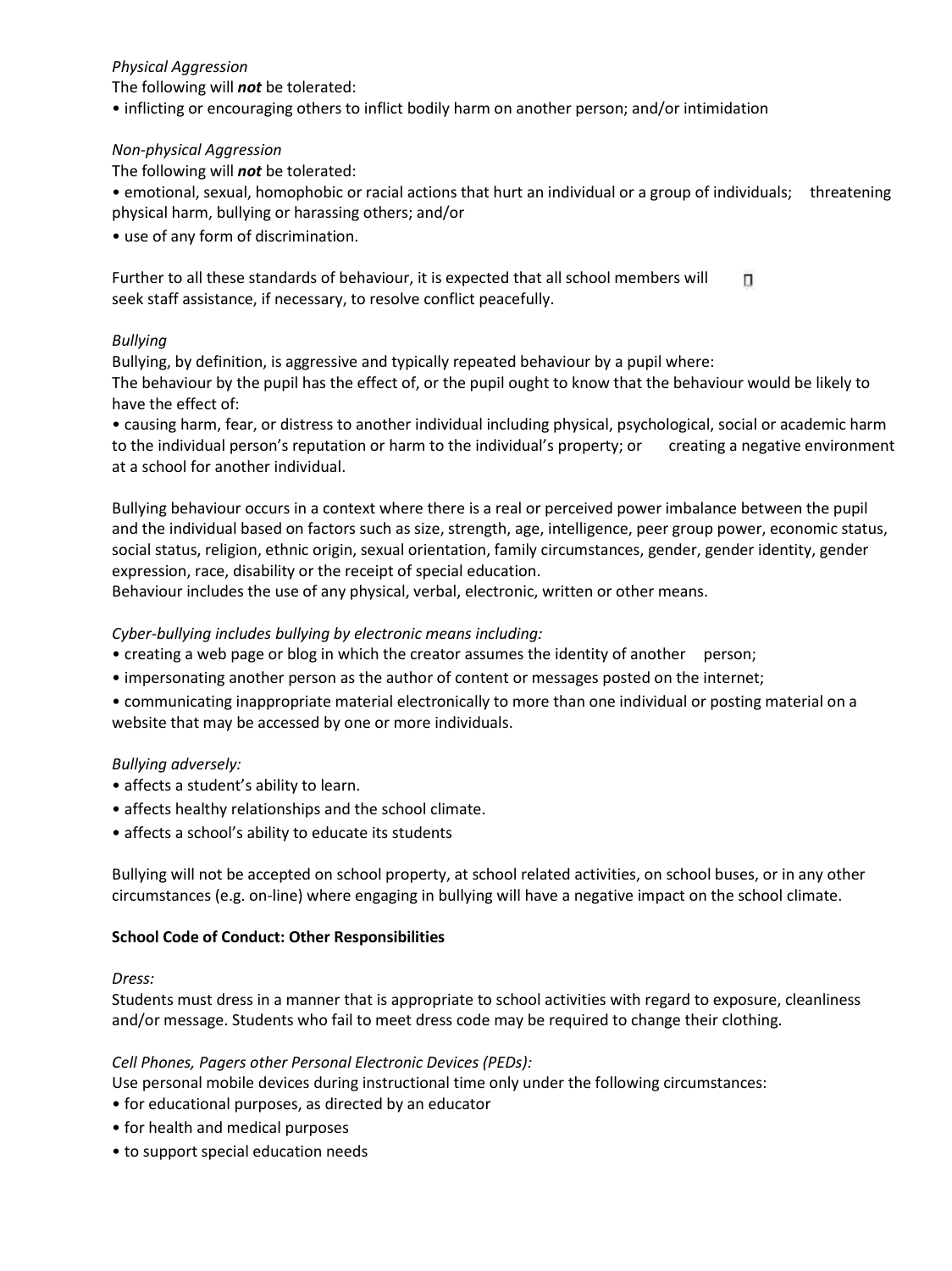# *Additional Student Responsibilities:*

Each student has the additional responsibility to:

- Exercise self-discipline, follow the established rules and accept responsibility for their actions based on age and individual ability;
- Come to school prepared, on time and ready to learn;
- Show respect for themselves, for others and for those in authority; and
- Refrain from bringing anything to school that may compromise the safety of others.

# *Entertainment Items:*

Radios, skateboards, roller blades/shoes, hacky sacs, balls and others are not to be used within the school. No skateboards or roller blades/shoes are to be used on school property. Failure to respect these rules may result in the item being temporarily confiscated. No water guns/balloons or other such toys are to be brought to the school as they contravene the school and board code of conduct.

# *Bus Discipline:*

Riding a school bus is a privilege, not a right. A student who does not respect bus safety and/or rules, who engages in misconduct, may lose the privilege of bus transportation.

# *Smoking and the use of E-Cigarettes:*

Smoking, vaping or the use of e-cigarettes is not permitted on school property. Smoking, vaping and the use of Ecigarettes on school property is a provincial offense and fines may be issued.

# *Snowballs:*

Throwing snowballs can be a dangerous practice and jeopardize student and community safety. Students caught throwing snowballs will be suspended from school.

# *Inclement Weather:*

In the event of inclement weather, the school remains open and classes will occur as regularly scheduled and students are expected to attend, unless otherwise notified by STSCO or the Board (usually communicated via a media release).

## *Firecrackers:*

Students possessing or transporting any incendiary devices including, but not limited to, firecrackers, stink bombs and others, jeopardize the safety of themselves, other students and the community. Students in possession of these items will be suspended.

## *Dances:*

Students will not be permitted to access lockers. Students must check their bags, coats and other non-essential items in a secured location. No student will be readmitted to a dance once they have left the school building. Once a student is in the school, s/he must stay in the school until ready to leave. Parent pick-up is at 10:00 p.m.

## *Under the influence*

If a student is deemed to be under the influence of alcohol, drugs or other controlled substance, at a school dance, that student may not be permitted to attend any other dances that school year including the semi formal and formal.

Students may not be under the influence of, or in possession of, drugs or controlled substances while on school or board premises or functions related to school. Students in violation face consequences of suspension and/or expulsion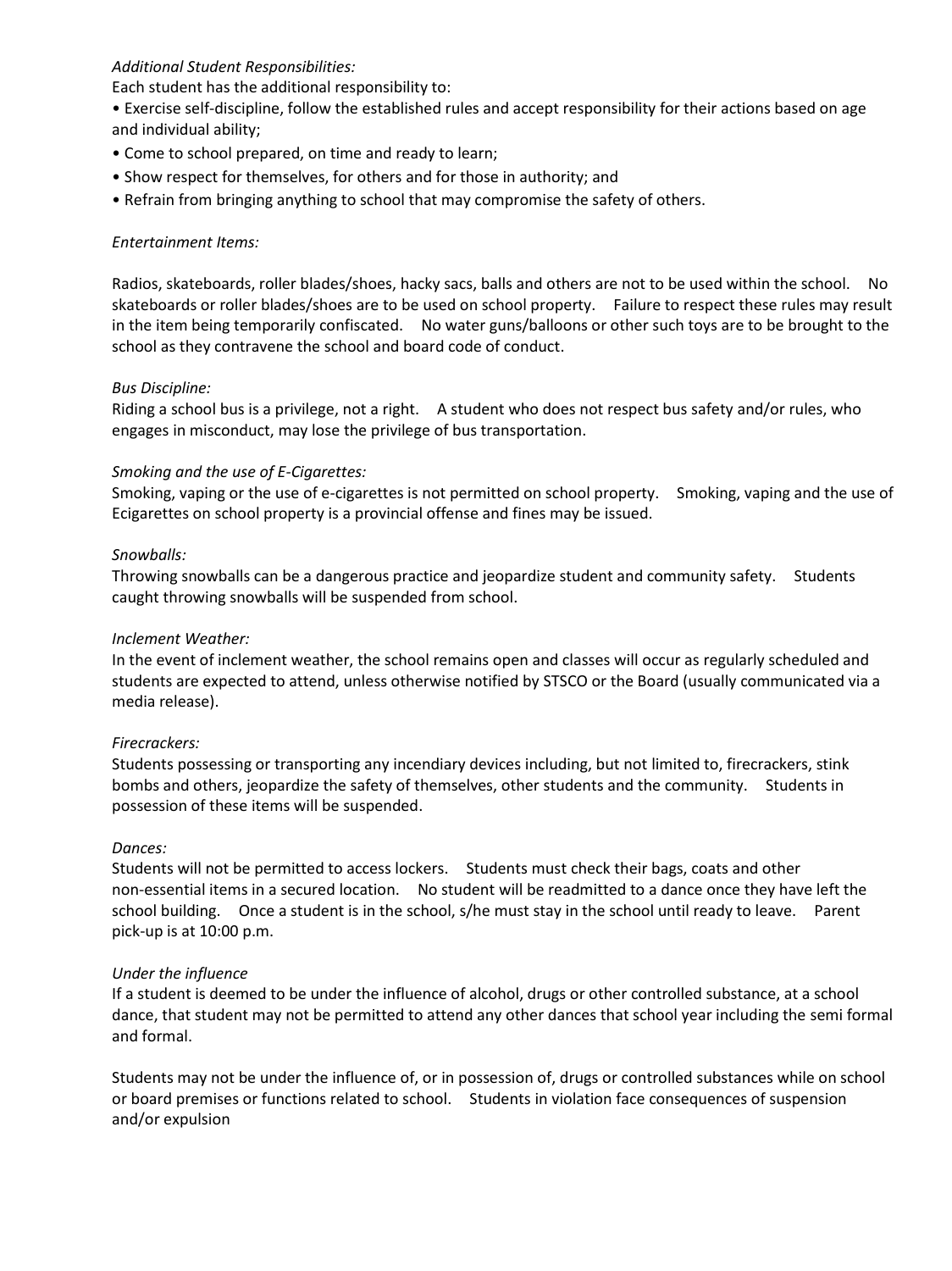# *Fight Clubs*

Any physical altercations, pre-arranged by mutual agreement (e.g., fight clubs), on or off school property are prohibited. Students in violation of this policy, depending on the circumstances, may face consequences of suspension and/or expulsion.

# *NOTE: The Principal may also apply these rules to a pupil when the pupil's conduct outside the school environment negatively impacts the school.*

# *Buses*

In order that the Board may provide transportation in an efficient, economical and safe manner, students are required to observe the following guidelines:

- expect transportation from their own designated bus stop to school and return only;
- be at the pick-up point prior to the arrival of the bus;
- follow the recommended procedures when crossing the roadway;
- refrain from pushing or shoving when Boarding or leaving the bus;
- inform the driver if anyone is known to be absent;

• remain seated and not distract the driver while the bus is in motion or during loading and unloading procedures of other students;

- keep feet under the seat, and back packs, etc. out of the aisles;
- open a window only with the driver's permission;
- refrain from tampering with the emergency door or equipment;
- keep head, hands and arms inside the bus;
- refrain from throwing anything in, out, or at the bus, at any time;

• not smoke or use non-prescribed drugs or alcohol, or consume food or beverage on any school bus at any time;

- refrain from fighting or using obscene language on the bus;
- maintain a clean bus by using the containers provided for any debris;
- no in-line skates/skateboards are permitted on school buses;
- refrain from bringing firearms, ammunition, explosives and all other dangerous, disturbing and annoying objects on school buses;
- be responsible for any willful damage to the bus;
- realize that the driver is in complete charge of the bus and will report any misconduct.

# **Remember, access to busing is a privilege, not a right and a student may be denied the privilege of riding the bus for not observing regulations and instructions.**

## **School Code of Conduct: Procedures**

## **Search and Seizure**

In alignment with our *Police/School Board Protocol*, school authorities have the right to search student school and personal property (such as, but not limited to; lockers, desks, purses, backpacks, pockets and other personal items) without permission, consent and without prior notice. This would normally only occur when the person in authority felt there were reasonable grounds for suspicion that the student had something in their possession that was either stolen or posed a possible risk of harm to others at the school (e.g., drugs, a weapon among others). Police may be contacted if the search reveals such an item.

## **Prevention Strategies**

Schools in the KPR Board promote academic excellence through the character attributes of respect, responsibility, honesty, integrity, empathy, fairness, initiative, perseverance, courage and optimism, to enable all students to reach their full potential. Schools also use restorative practice, an approach that manages conflict by repairing harm and strengthening relationships. It holds the individuals causing harm accountable for their actions, and it allows everyone – the person harmed, the person causing harm and others affected – to express the harm that was caused and any resulting needs. Restorative practice allows reparation ("making it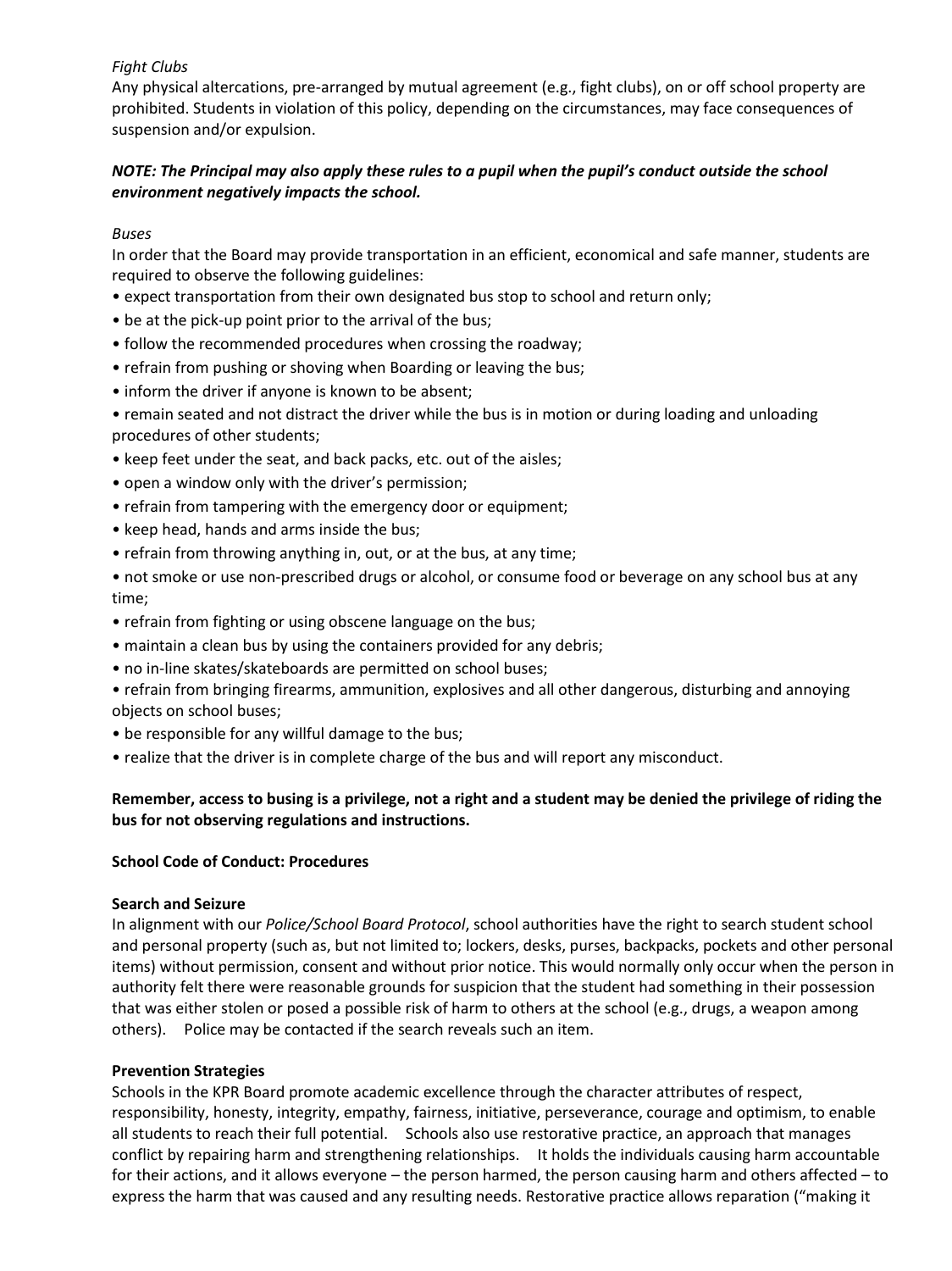right"), healing and reintegration, while preventing future harm. It may include responses ranging from informal conversations or meetings to formal restorative conferences.

In addition, the Board's Code of Conduct sets clear standards of behaviour that are firm and fair. These standards apply to everyone in the school system – students, parents, guardians, volunteers, employees – whether on school property, on school buses, at school-related events or activities, or in other circumstances that could affect school climate.

*Prevention strategies are designed to:* 

- establish a positive school climate
- maintain effective classroom management and discipline
- encourage, reinforce and reward positive behaviour
- promote social skills development
- provide information regarding anger management programs
- use peer counselling and conflict resolution
- use effective, respectful home-school communication*.*

# *Supportive Intervention Strategies use:*

- "teachable moments" (using a current situation or news story to teach students a valuable skill or lesson)
- verbal reminders, redirection and reinforcement
- interviews, discussion and active listening
- offering positive choices to support positive behaviour/citizenship
- problem solving techniques including restorative practices
- contracts for expected behaviour
- appropriate outside agency support
- school/Board/community resources
- understanding of individual and group interactions and power imbalances within society
- learning and information-sharing to better understand people and situations.

## **Community Threat Assessment Protocol**

The KPR school board also has a Community Threat Assessment Protocol (CTAP) in place with many local agencies and police services. When student behaviours pose a potential threat to safety or risk of serious harm, the CTAP helps principals take immediate steps to protect student well-being and respond to threatening incidents. Please speak with the principal for further information on this protocol.

## **Consequences for Unacceptable Behaviour**

Consequences for unacceptable behaviour are appropriate to the individual, circumstances and actions. Schools use progressive discipline, with a range of responses, supports and restorative practices that promote positive behaviour and inclusive school cultures. Consequences are firm, fair, clear and appropriate to the student's age and development. They include learning opportunities, to reinforce positive behaviours and help students make good choices. For students with special education needs, consequences and supports are consistent with the student's Individual Education Plan (IEP). The Board, principals and vice-principals consider all mitigating and other factors, in accordance with the Education Act, Ontario Regulation 472/07 - Behaviour, Discipline and Safety of Pupils. Progressive discipline and restorative approaches are outlined in detail in the Safe, Caring and Restorative Schools Manual for administrators.

## **Consequences may include one or more of the following:**

- warnings
- time-outs
- time-owed
- restricted privileges
- apology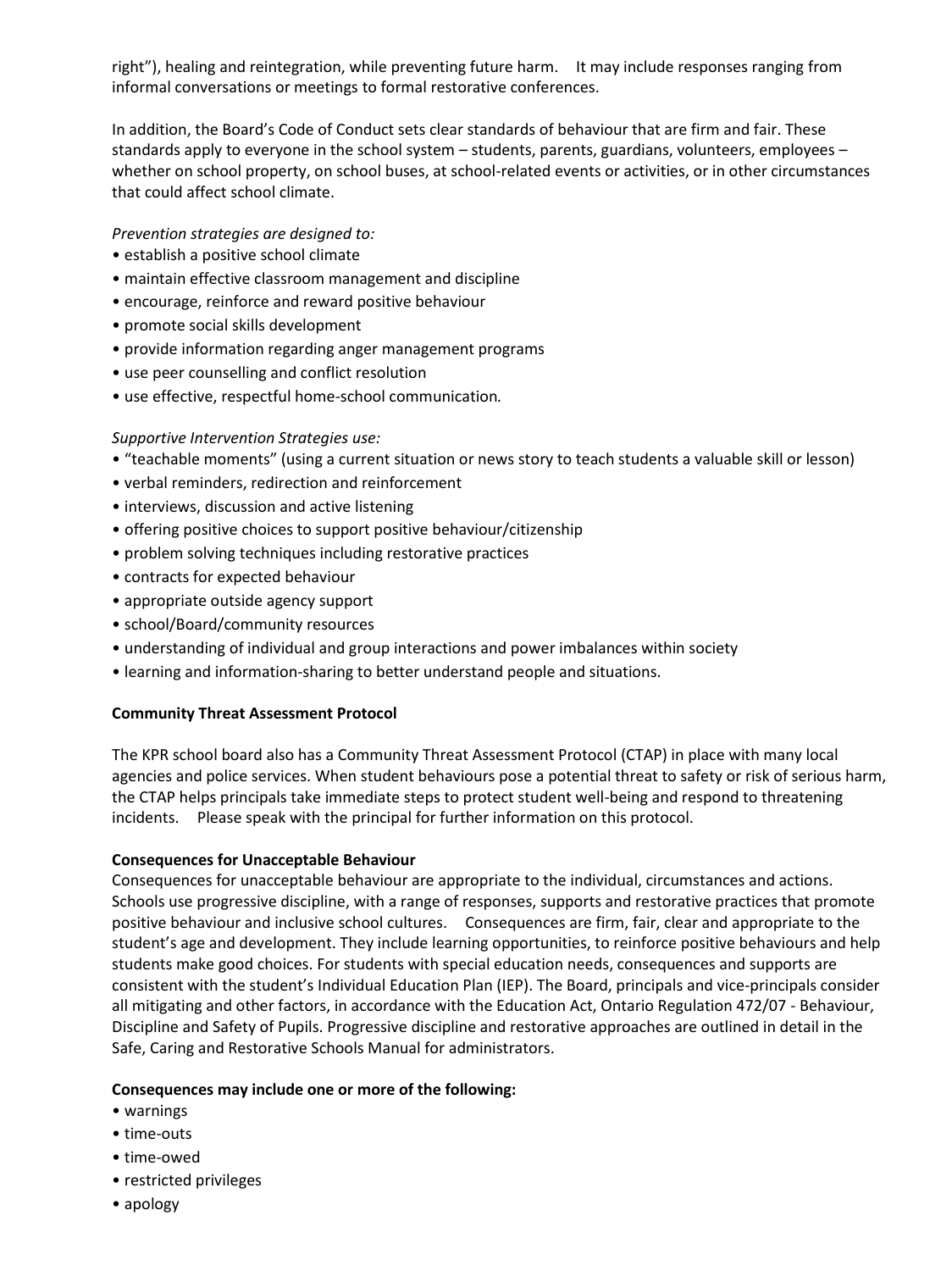- restitution (e.g., paying for damage, doing community service)
- suspension
- expulsion

The Principal, or their designate, will consider suspending a student if they believe that the pupil has participated in any of the following infractions:

- Uttering a threat to inflict serious bodily harm on another person.
- Possessing alcohol or illegal drugs.
- Being under the influence of alcohol.
- Swearing at a teacher or at another person in a position of authority.
- Committing an act of vandalism that causes extensive damage to school property at the pupil's school or to property located on the premises of the pupil's school. Bullying.
- Persistent opposition to authority.
- Habitual neglect of duty.
- The willful destruction of school or Board property.
- The use of profane or improper language.
- Conduct injurious to the moral tone of the school or to the physical or emotional well-being of self or others in the school.
- Being involved in a physical altercation.
- Inappropriate physical contact.
- Failing to complete medical immunizations as required by the Public Health Department.

## *As required by law*, a student **shall be suspended and considered for expulsion** on the following grounds:

- Possessing a weapon, including possessing a firearm.
- Using a weapon to cause or to threaten bodily harm to another person.
- Committing physical assault on another person that causes bodily harm requiring treatment by a medical practitioner.
- Committing sexual assault.
- Trafficking in weapons or in illegal drugs.
- Committing robbery.
- Giving alcohol to a minor.
- Bullying, if:

o the pupil has previously been suspended for engaging in bullying, and

o the pupil's continued presence in the school creates an unacceptable risk to the safety of another person.

• Any incident including bullying, that is motivated by bias, prejudice or hate based on race, national or ethnic origin, language, colour, religion, sex, age, mental or physical disability, sexual orientation, gender identity, gender expression, or any similar factor (e.g., socio-economic status, appearance).

In accordance with provincial directives, a student **may be suspended, and expulsion may be considered**, if: • the pupil commits an infraction in the school community, which has an adverse effect on the school

• the pupil's pattern of behaviour is so "refractory" (unmanageable) that the pupil's presence is harmful to the learning environment

- the pupil has taken part in activities that:
- o cause the pupil's presence to be harmful to the physical or emotional well-being of others in the school
- o cause extensive damage to property at the school or to property located on the premises of the pupil's school

• the pupil's pattern of behaviour has shown the pupil has not prospered by the instruction available, and the pupil persistently resists changing their behaviour.

## **Students' Rights and Right to Appeals**

Every student has the right to be respected as an individual and to be accorded the rights that are inherent in our society for all individuals. At the same time every student has responsibilities both to him/herself and to every other member of the school community.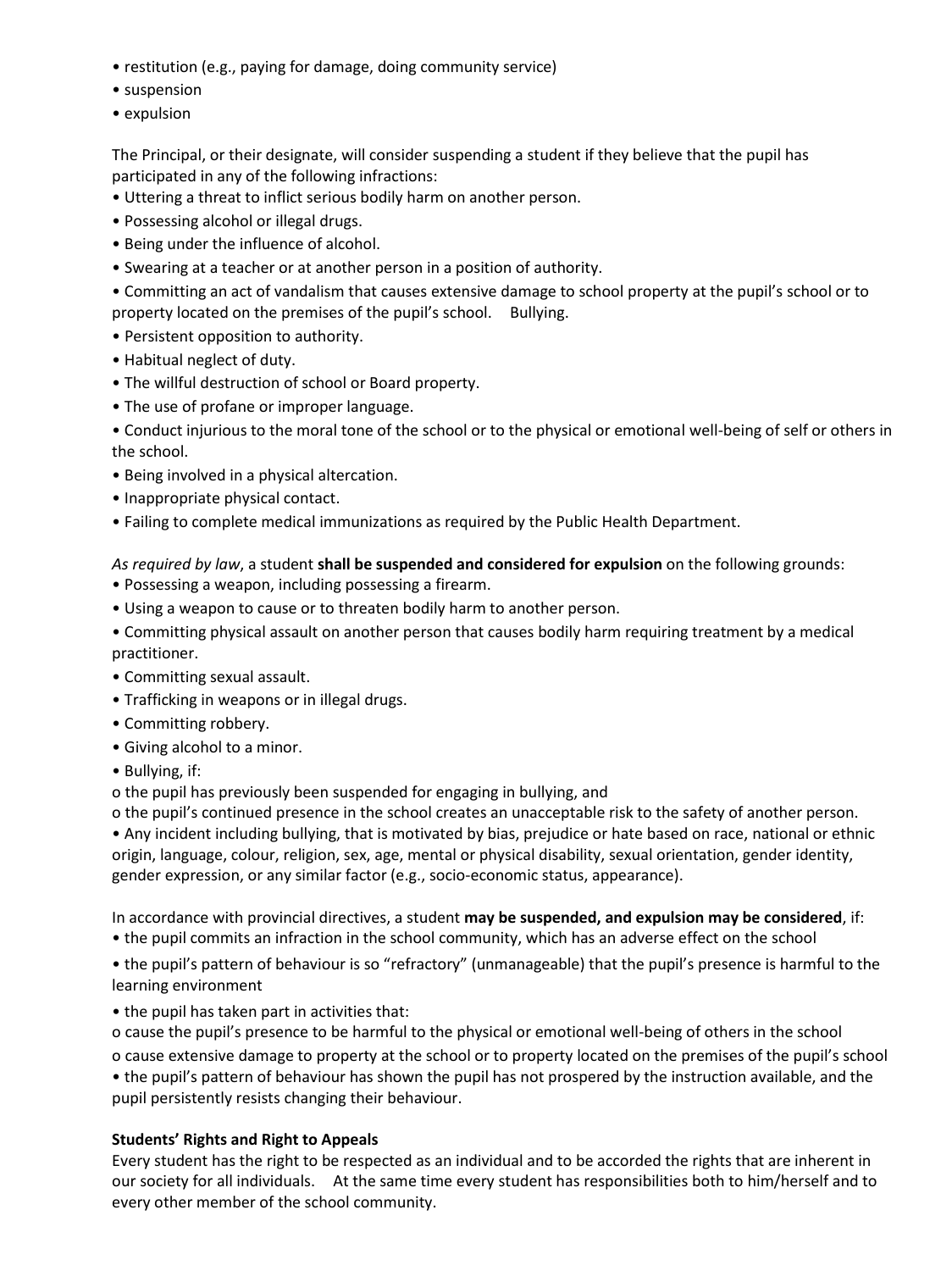Any student who feels that a decision made by someone in authority has been unfair may seek an interview with the Principal or Vice-Principal and the person concerned for clarification. If still not satisfied, an appeal can be made to senior administration at the Board Office. A suspension may be appealed to the Board of Education.

# **School Visitors**

Signs will be posted directing visitors to begin their visit at the office

# **SCHOOL LOCKDOWN**

Although infrequent, the possibility of a major violent incident in one of our schools may be a reality. The level of preparedness to deal with such an incident by school staff, students and police will have a major impact on the outcome of the incident.

Remember, although police will be there to assist with training, implementation and drills, this plan is also the responsibility of the school. If a major incident occurs, it is highly unlikely the police will be in the school at the outset of the incident. The entire school including staff, students, administrators, and visitors must be prepared to implement this plan quickly and effectively.

# **Definitions**

# *Lockdown:*

*Lockdown* is used only when there is a major incident or threat of school violence within the school, or in relation to the school. The overuse or misuse of "lockdown" will result in staff/students becoming desensitized and not taking lockdowns seriously.

## *Hold and Secure:*

*Hold and Secure* will be used when it is desirable to secure the school due to an ongoing situation outside and not related to the school (e.g., if a bank robbery occurs near a school but not on school property). In this situation, the school continues to function normally, with the exterior doors being locked until such time as the situation near the school is resolved.

## *Shelter in Place:*

*Shelter in Place* will be used for an environmental or weather related situation, where it is necessary to keep all occupants within the school to protect them from an external situation. Examples may include chemical spills, blackouts, explosions, or extreme weather conditions.

## **Roles**

# *School Staff*

School staff, and in particular administrators, have the overall responsibility for the safety and well-being of students. During a violent incident, administrators have additional responsibilities in terms of working closely with police.

# *Students*

Students have a responsibility to be familiar with this plan and to respond quickly to the direction of staff during a crisis situation. In addition, any student with information or knowledge prior to or during a crisis situation must come forward with that information immediately. In almost every incident of major violence at a school, it was later learned that a student(s) had prior knowledge of what was going to take place but failed to tell anyone. The 'code of silence' must be broken in these types of situations.

# *Police*

Police are responsible to respond to and investigate violent incidents as defined in this plan. During a violent incident, police will assume command and control of the response and investigation but will liaise and work closely with school administration throughout the process.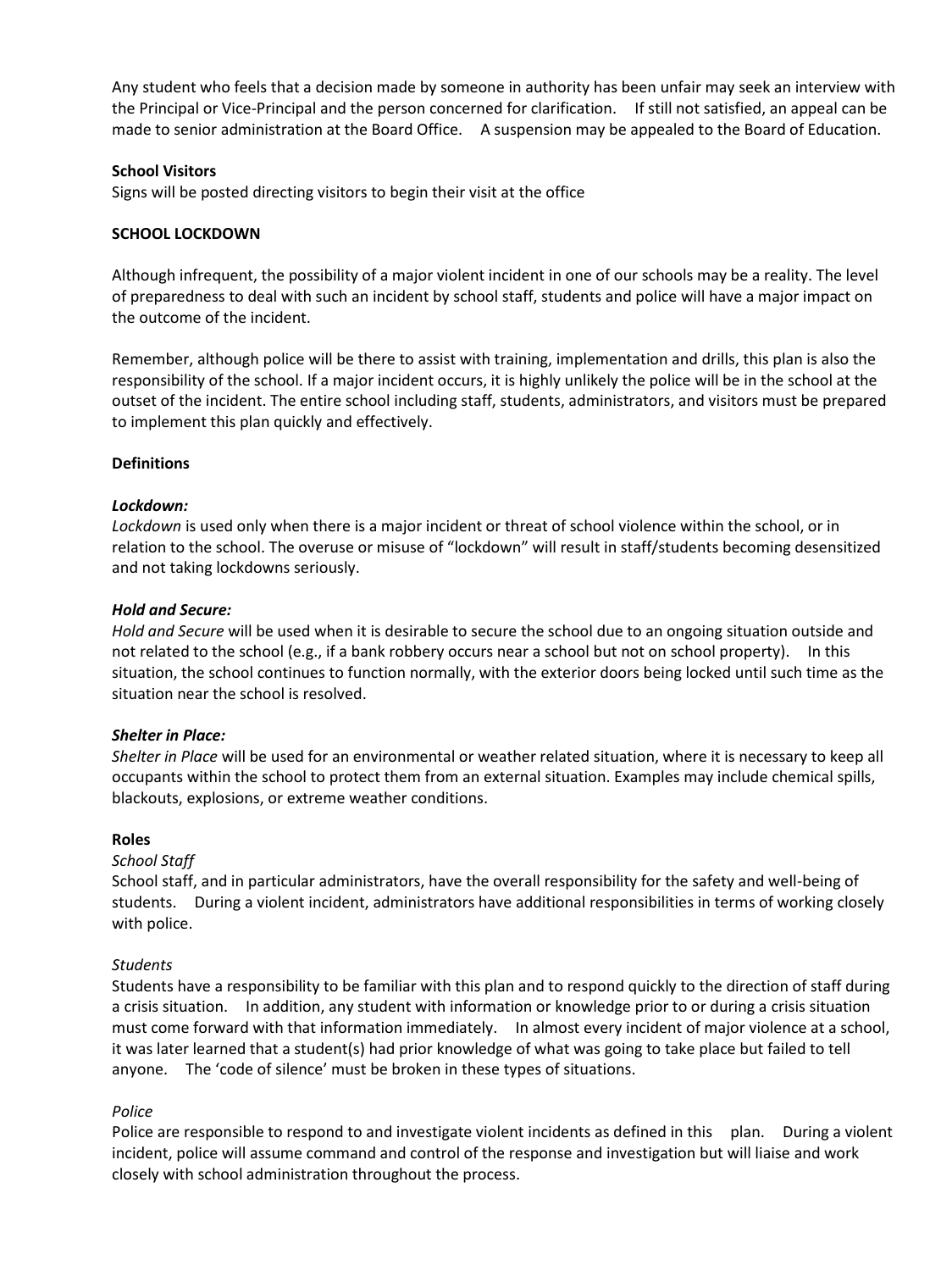# *Parents/Guardians*

Parents and guardians must be aware of the existence of this plan and shall reinforce with their children student responsibilities to follow directions during a crisis and disclose any information they may have prior to or during a crisis situation.

# *Procedures to End a Lockdown / Hold & Secure / Shelter in Place*

Plans to conclude a lockdown will vary by location. Procedures may include a general announcement via the PA system by the principal. In an unplanned lockdown, a response from police will occur. There will be some sort of an identification process, so that the occupants of a locked room know that whoever is giving them the all-clear is in fact authentic. Local plans should include procedures for ending lockdowns at off-site evacuation locations.

# **Release from Lockdown: Announced/Unannounced Practice and Actual Lockdowns**

To ensure that all members of the school community become familiar with confirming that release from a lockdown is authentic, *only the police* will declare an end to a lockdown by going from room to room to announce and end the lockdown.

# **Violent Situation**

For the purposes of this plan, a violent situation is defined as a situation involving an individual or situation posing immediate harm to life (e.g., has a gun, knife, explosives or others). Although every effort is made to ensure a safe school environment, staff and students need to be aware of the possibility that a violent incident can occur at any time or in any location within/near a school.

It is critical to notify the office immediately. As well, if it is safe to do so without danger to yourself or others, obtain the following details for your report to the office:

- location and number of suspects;
- suspect moving or stationary;
- identity;
- description of physical appearance (i.e., clothing, build);
- description of weapons;
- possible motive or threats made; and
- any known injuries and location
- Bomb threats are not covered under these procedures.

## **SCHOOL LOCKDOWN**

Upon hearing the School Lockdown announcement "*Lockdown, Lockdown, Lockdown*", staff will immediately initiate lockdown procedures. During lockdown procedures, occupants will disregard the fire alarm system and school bells unless otherwise informed by the police. *School lockdown is in effect until cancelled by the Police*. It is possible that during a drill the Principal or designate will release students and staff from the Lockdown. During a lockdown, there are steps that school staff members can take to ensure the safety and security of school occupants during a violent situation. Every attempt should be made to respond quickly and calmly.

## **Inside School Building**

During a lockdown, staff will focus on taking care of students and ensuring they are directed out of harm's way. If lockdown is implemented, staff will direct students to the closest secure area, remain with the students, and, if possible, lock doors to the area. Assess whether anyone is injured and the severity of injuries. Take appropriate measures to assist the injured without jeopardizing the safety of themselves or others.

## **Lockdown Procedures within Classrooms**

• Students are to move away from doors and windows, remain quiet and follow staff/police instructions. The safest location is in a back corner, away from door, against a concrete wall.

- Individuals are to contact the office ONLY with vital information regarding incident.
- Cell phones are not to be used by staff or students unless communicating vital emergency information